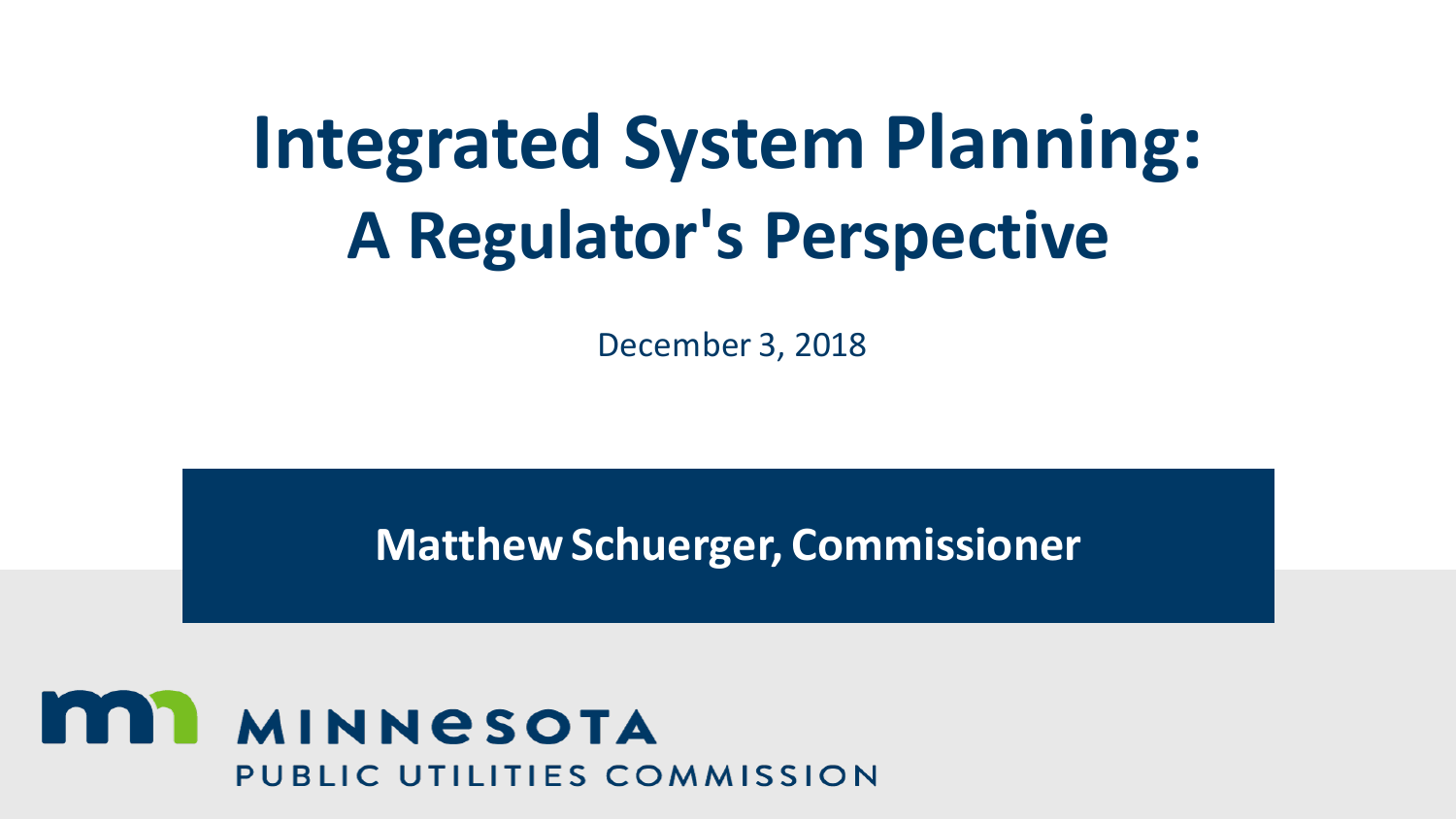

- Rates & Costs, Transition to Date, Challenges Ahead
- Renewables Integration Regional Grid & Markets
- Emerging Issues Grid Services, Flexibility, Electrification
- Modernization Distribution Grid & Retail Rates
- Looking Forward Planning for an Integrated Grid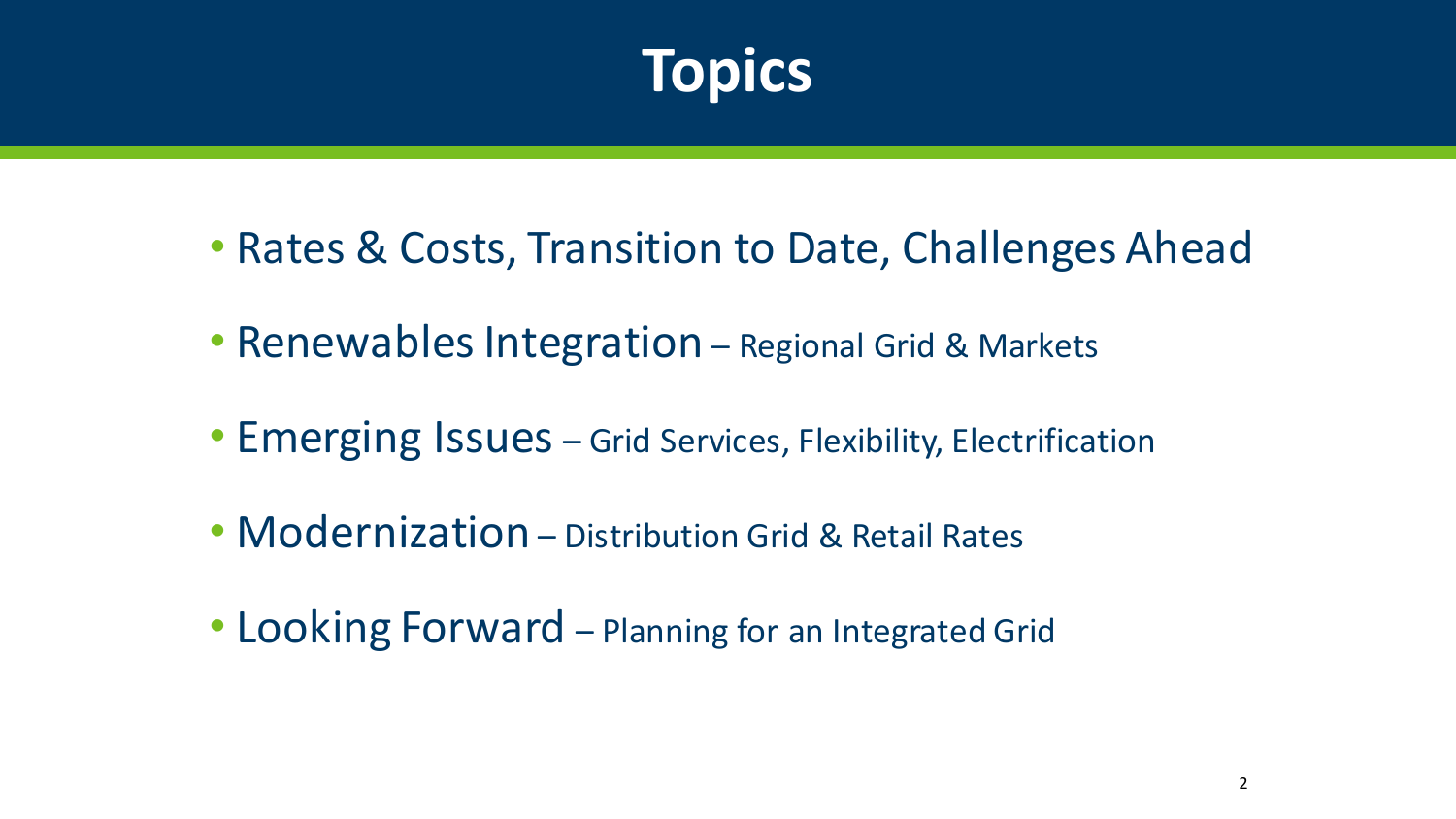### **Competitive Electricity Rates Average Retail Price**



Source: U.S. Energy Information Administration, EIA-861, 10/12/18

Average price of electricity to consumers is a weighted average of total consumer revenue (energy, demand, fuel adj., riders, etc) and total sales across all sectors.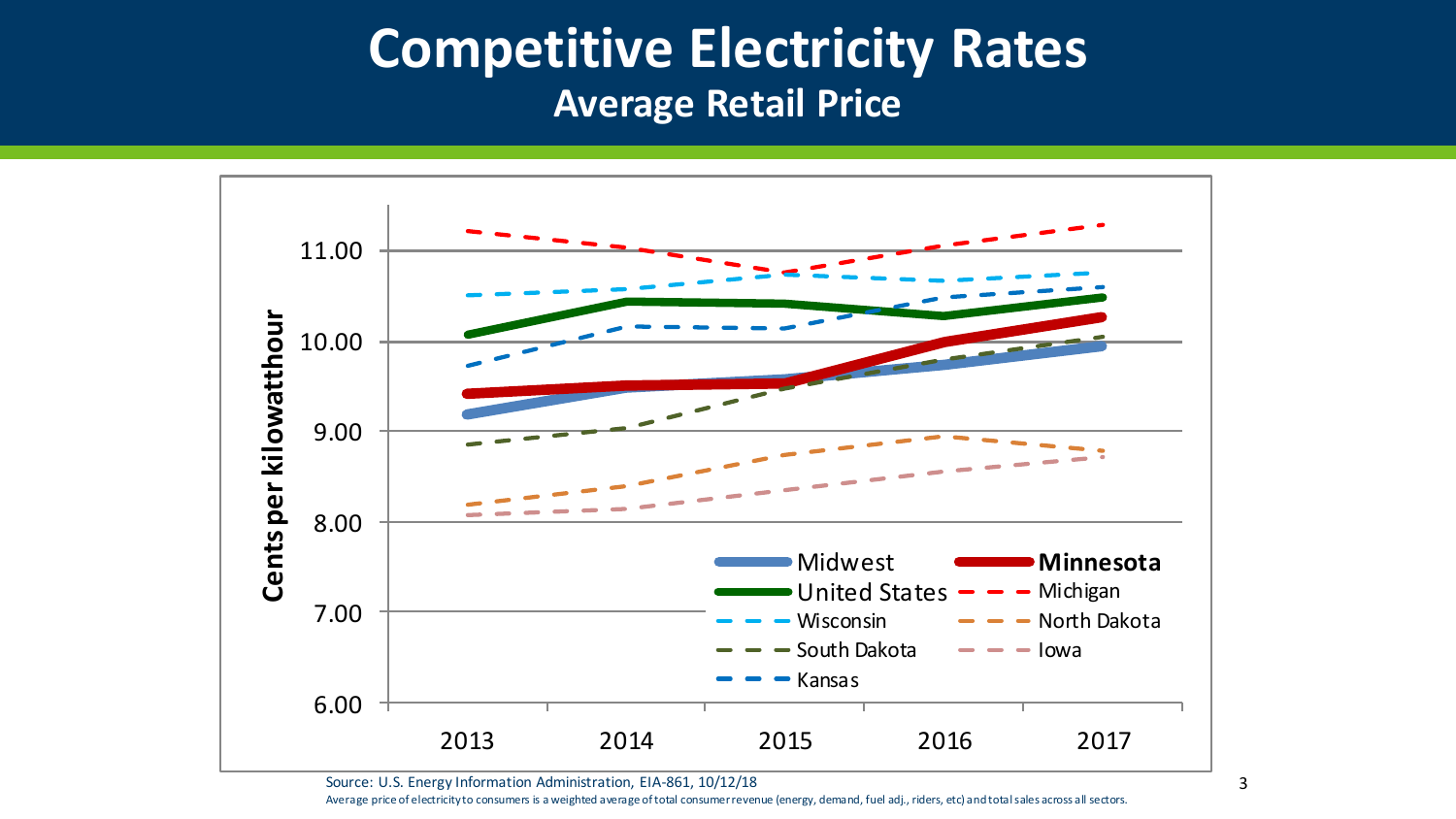### **Affordable Electricity Costs Average Residential Monthly Bill**

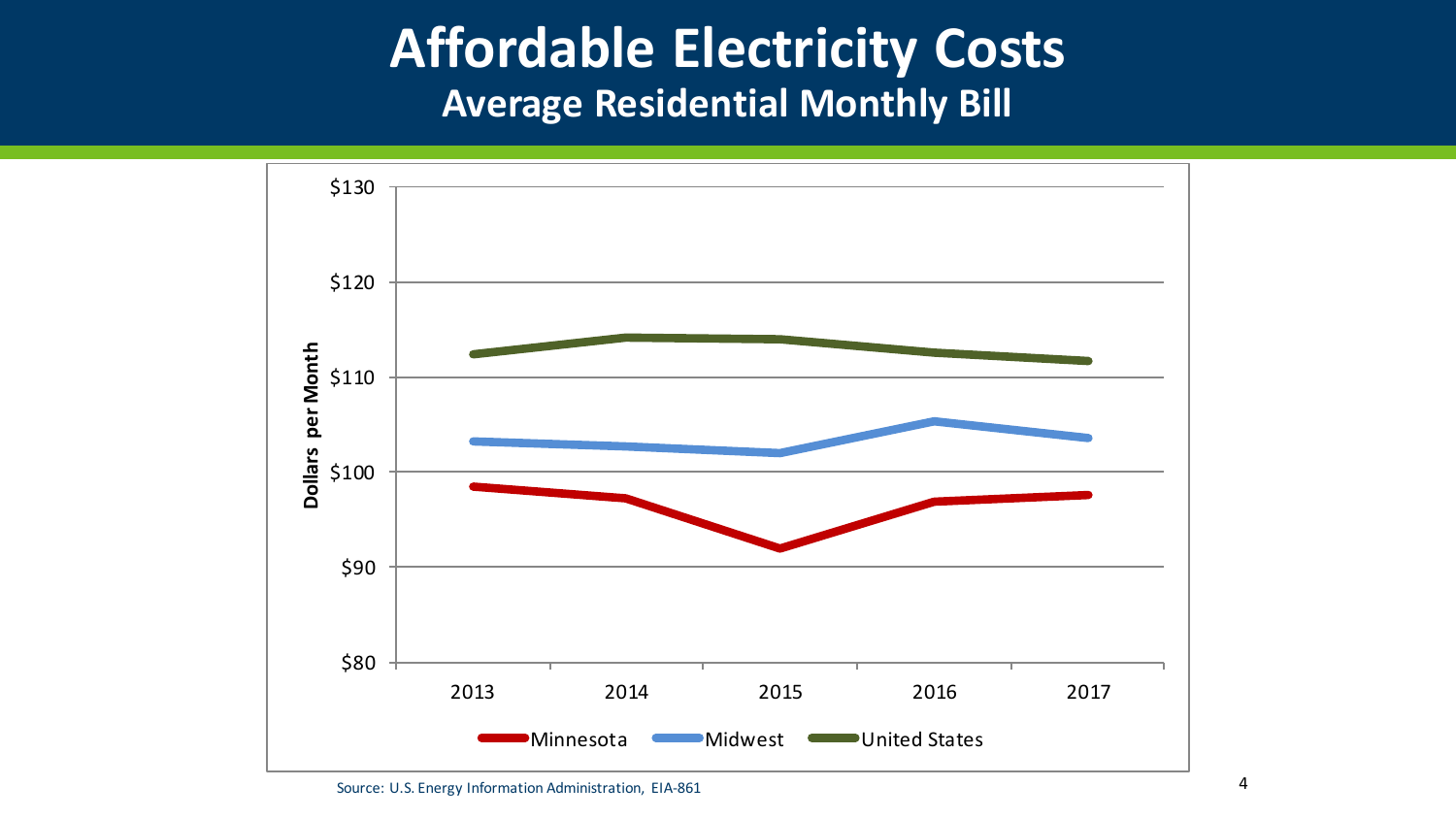# **Trends in MN Economic Growth, Electricity Use, and Emissions**

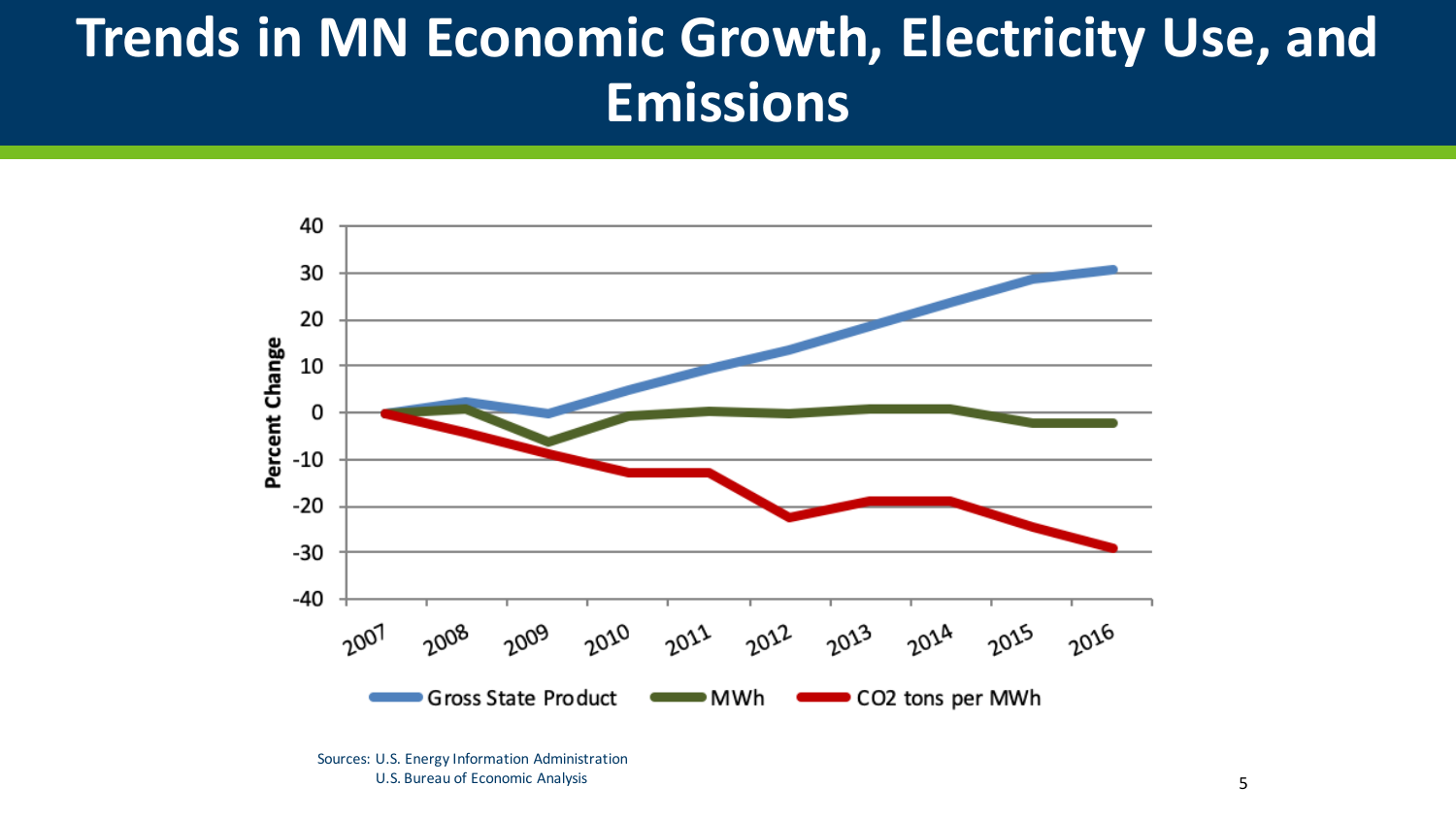### **Integrated Resource Planning** *Framework to Date*

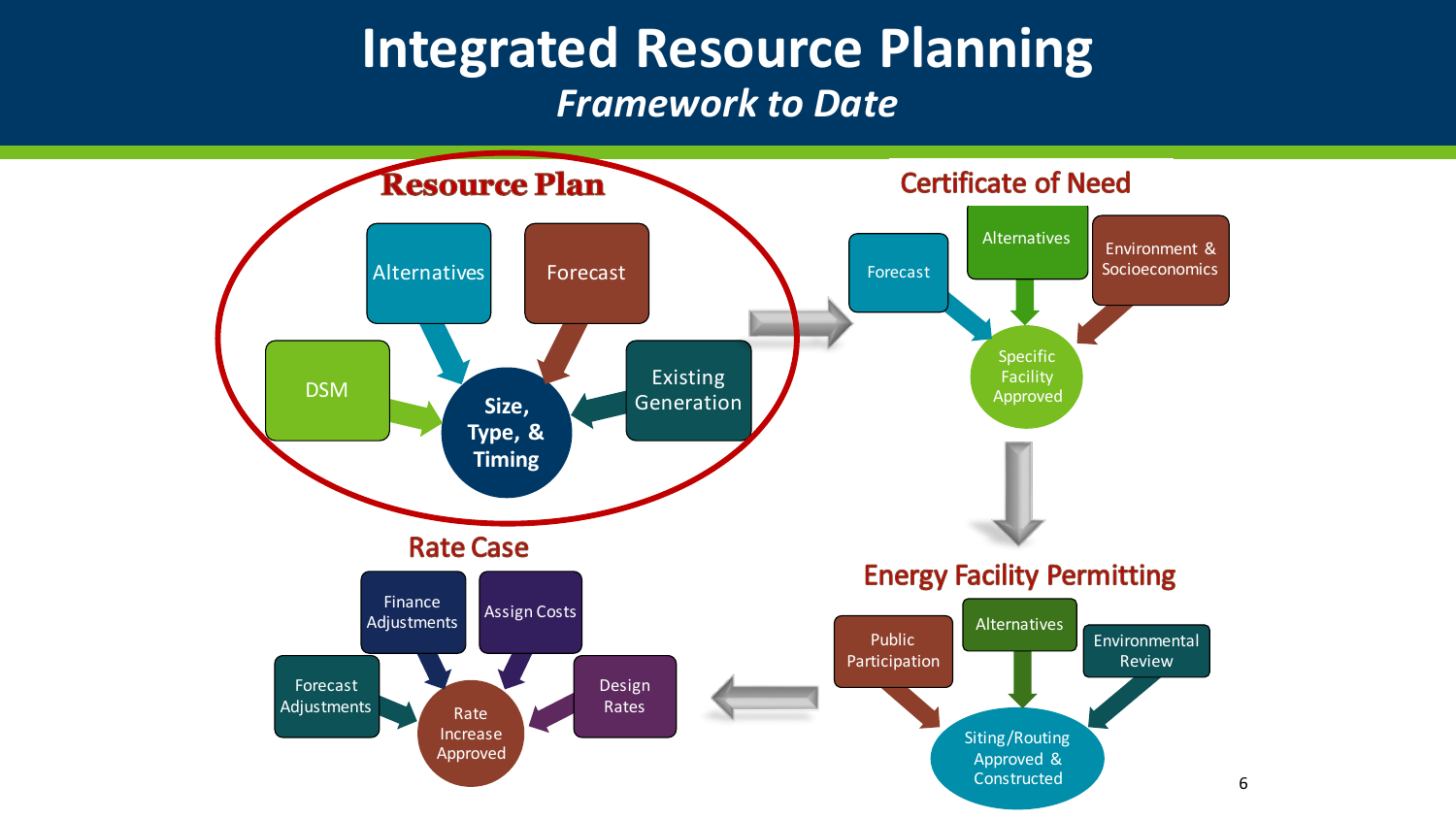# **MN Wind Capacity**<br>as of September 2018

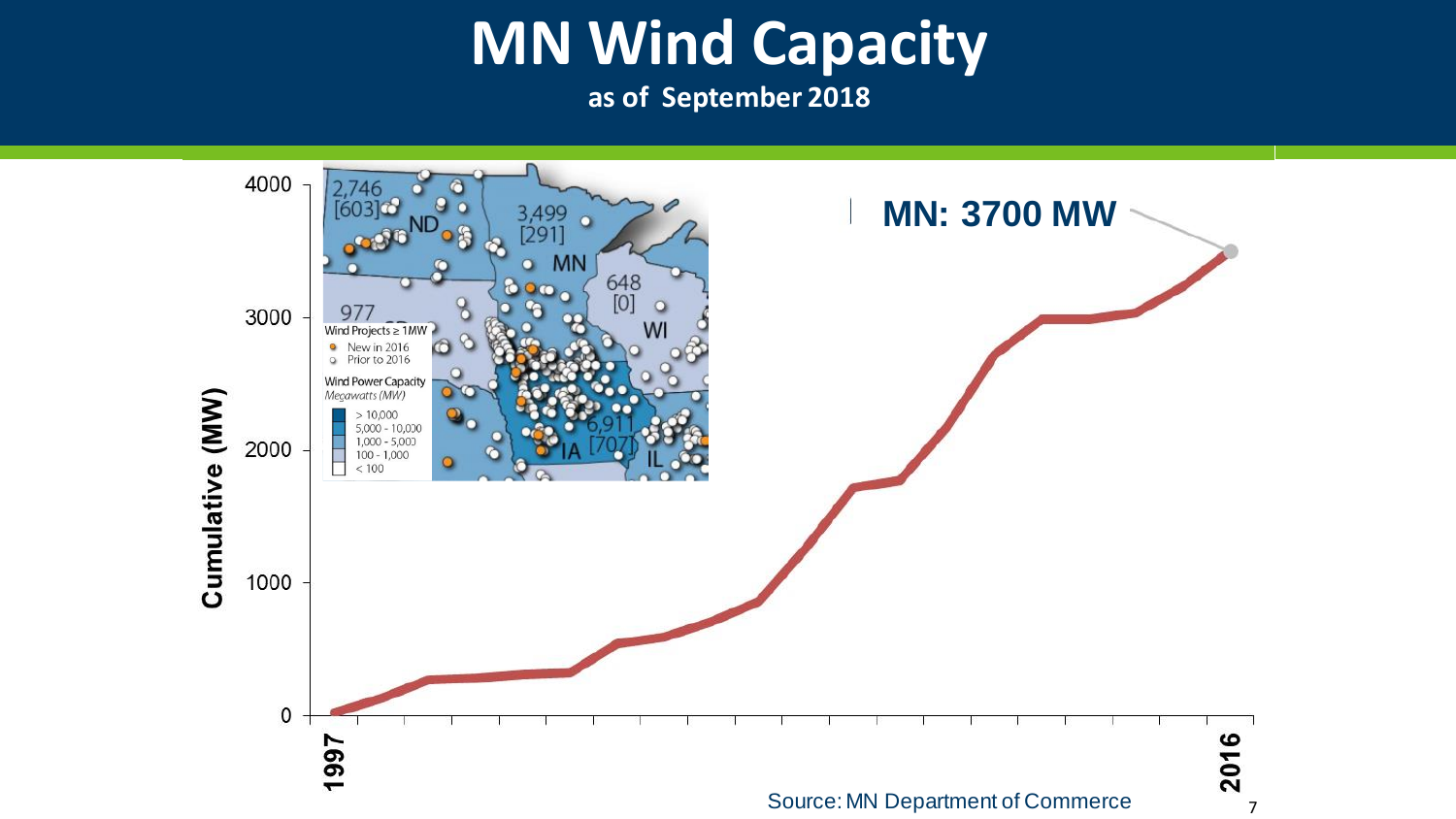# **MN Solar Capacity**<br>as of September 2018

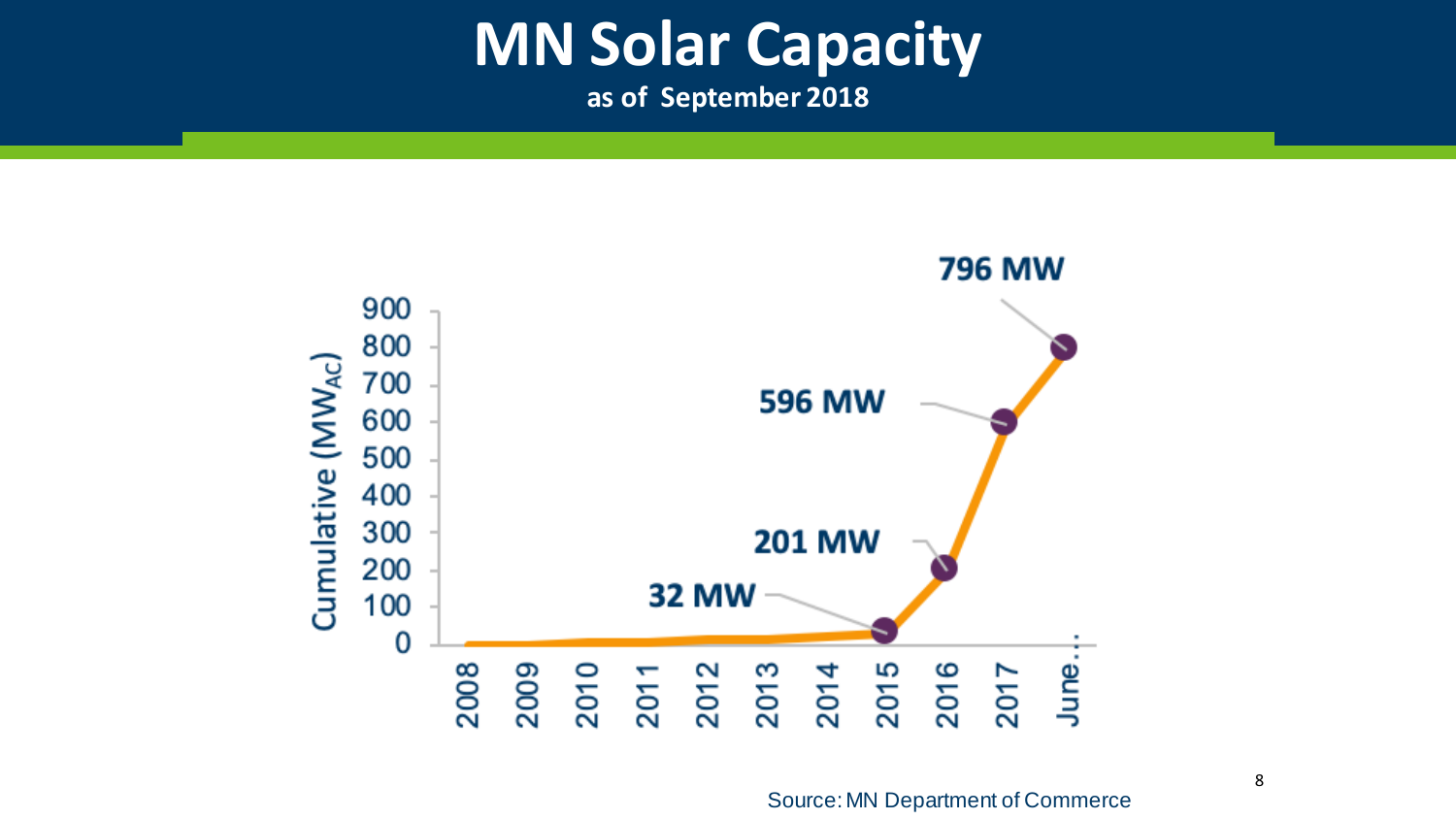### **Minnesota Generation Fleet Transition**  *Experience to date: 1990 - 2017*

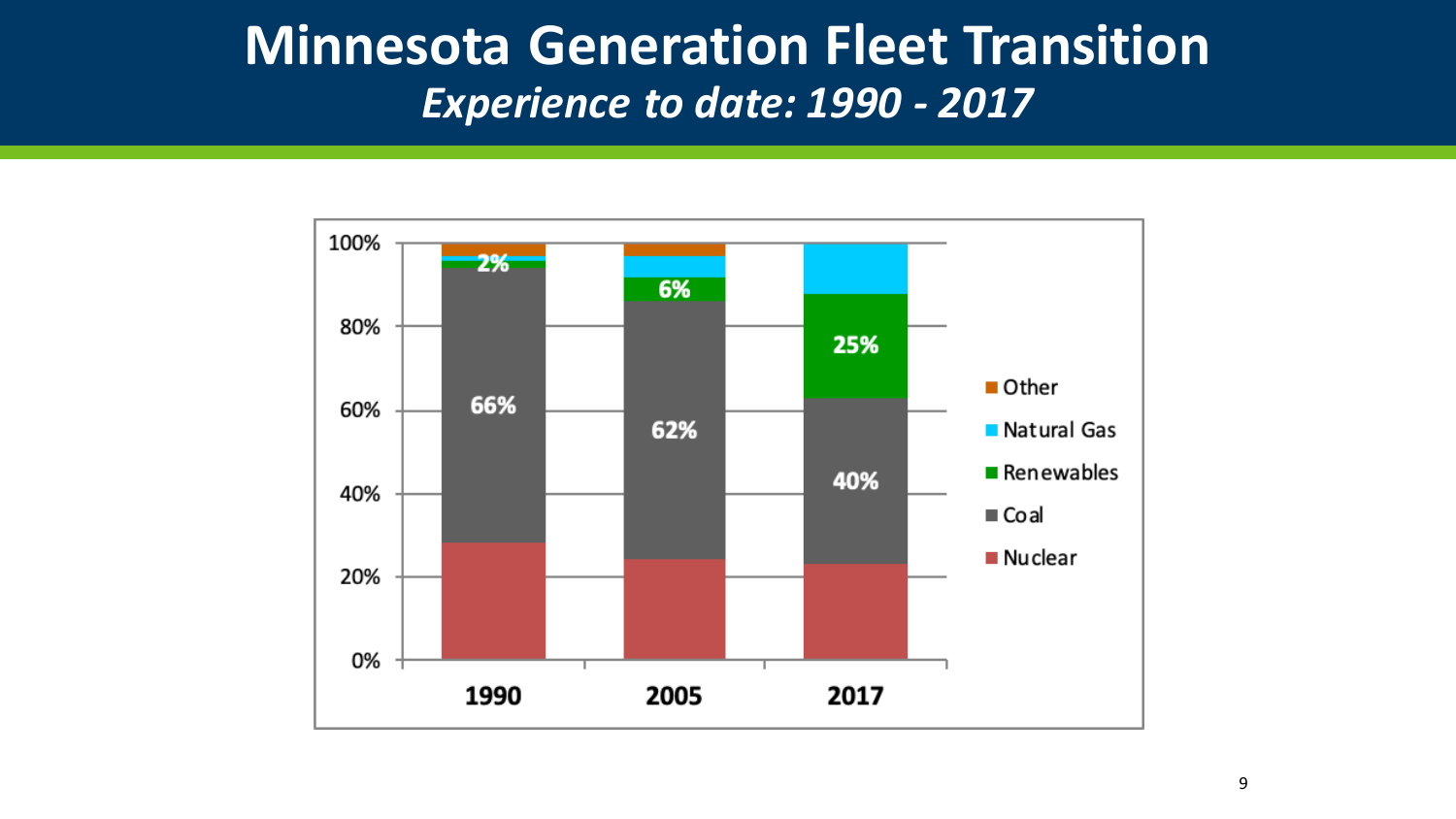### **Minnesota Electricity in Transition** *Current Plans: 2017 - 2030*



**\* New natural gas plants added (3 intermediate combined cycle plants and 2 peaking combustion turbines) and new renewables added, per MN IOU IRPs & announcements.**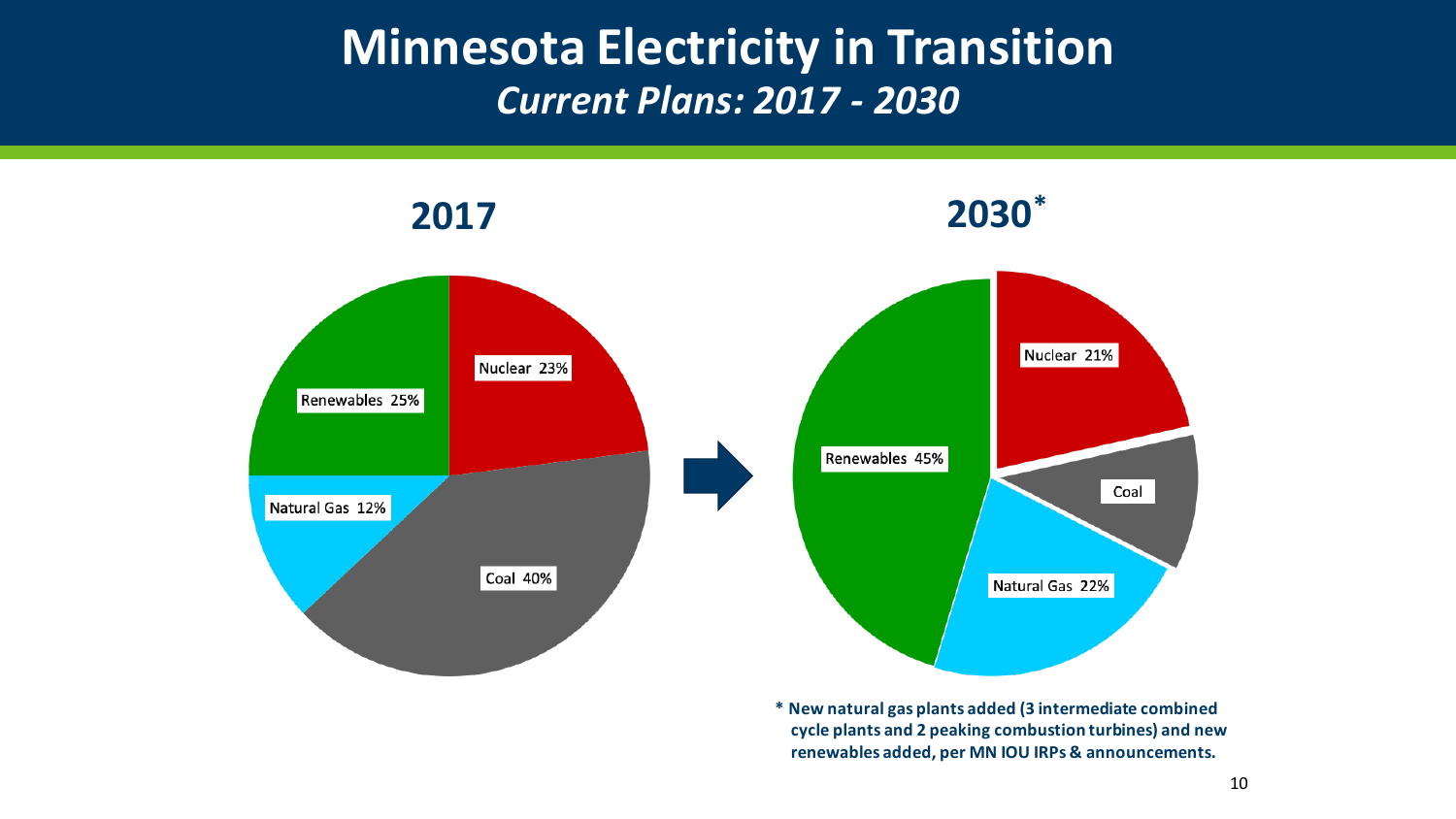### **Minnesota Generation Fleet Transition** *Upcoming: 2020 - 2040*

|                    |                |                      | Commercial Capacity |      |                             | <b>Announced Retirement or</b> |
|--------------------|----------------|----------------------|---------------------|------|-----------------------------|--------------------------------|
|                    |                | <b>Power Plant</b>   | Operation           | (MW) | <b>End of Economic Life</b> |                                |
| <b>MN Power</b>    | Coal           | Boswell 1 & 2        | 1960                | 130  | 2018                        | Retirement                     |
| <b>Otter Tail</b>  | Coal           | Hoot Lake 2 & 3      | 1959, 1964          | 140  | 2021                        | Retirement                     |
| <b>Xcel Energy</b> | Coal           | Sherco 1 & 2         | 1976, 1977          | 1360 | 2026, 2023                  | Retirement                     |
| <b>Xcel Energy</b> | <b>Nuclear</b> | Monticello           | 1971                | 670  | 2030                        | <b>Operating license</b>       |
| <b>Xcel Energy</b> | <b>Nuclear</b> | Prairie Island 1 & 2 | 1973, 1974          | 1100 | 2033, 2034                  | <b>Operating license</b>       |
| <b>Xcel Energy</b> | Coal           | Sherco 3             | 1987                | 860  | 2034                        | <b>Economic life</b>           |
| <b>MN Power</b>    | Coal           | Boswell 3 & 4        | 1973, 1980          | 940  | 2035, 2036                  | <b>Economic life</b>           |
| <b>Xcel Energy</b> | Coal           | Allen S. King        | 1968                | 510  | 2037                        | <b>Economic life</b>           |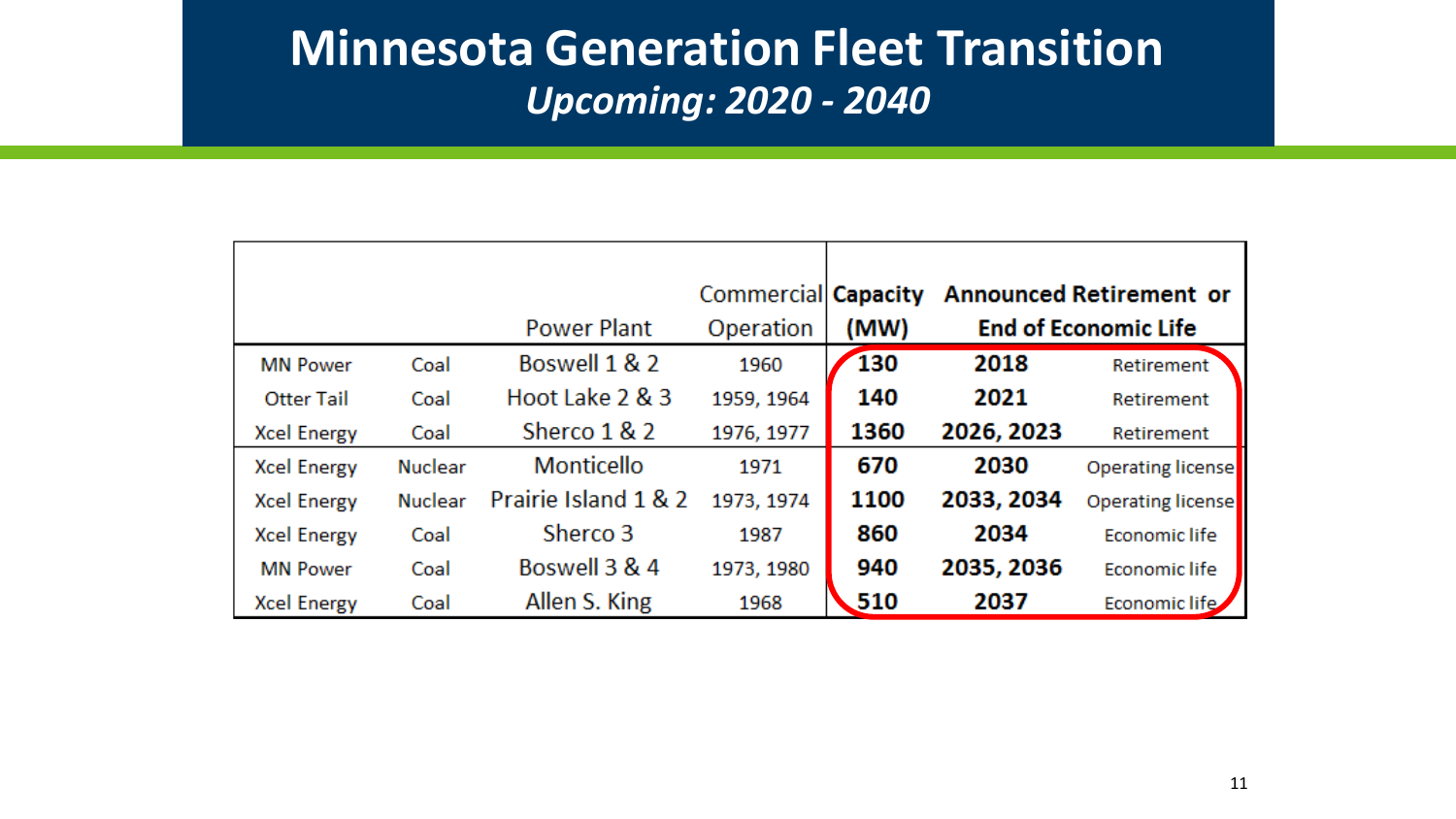### **Integration of Variable Renewables** *Minnesota Experience*

**Grid integration of large amounts of wind generation the upper Midwest began in the early 2000s:**

**Several Minnesota-centric** *grid integration* **studies (2001, 2004, 2006, 2009, 2014), focused on operating reliably and economically with large amounts of variable renewables** 

**Study methods/models and depth of collaboration evolved as understanding of challenges developed.**

**Today, the regional grid is planned and operated differently; new approaches and tools; improved market rules.**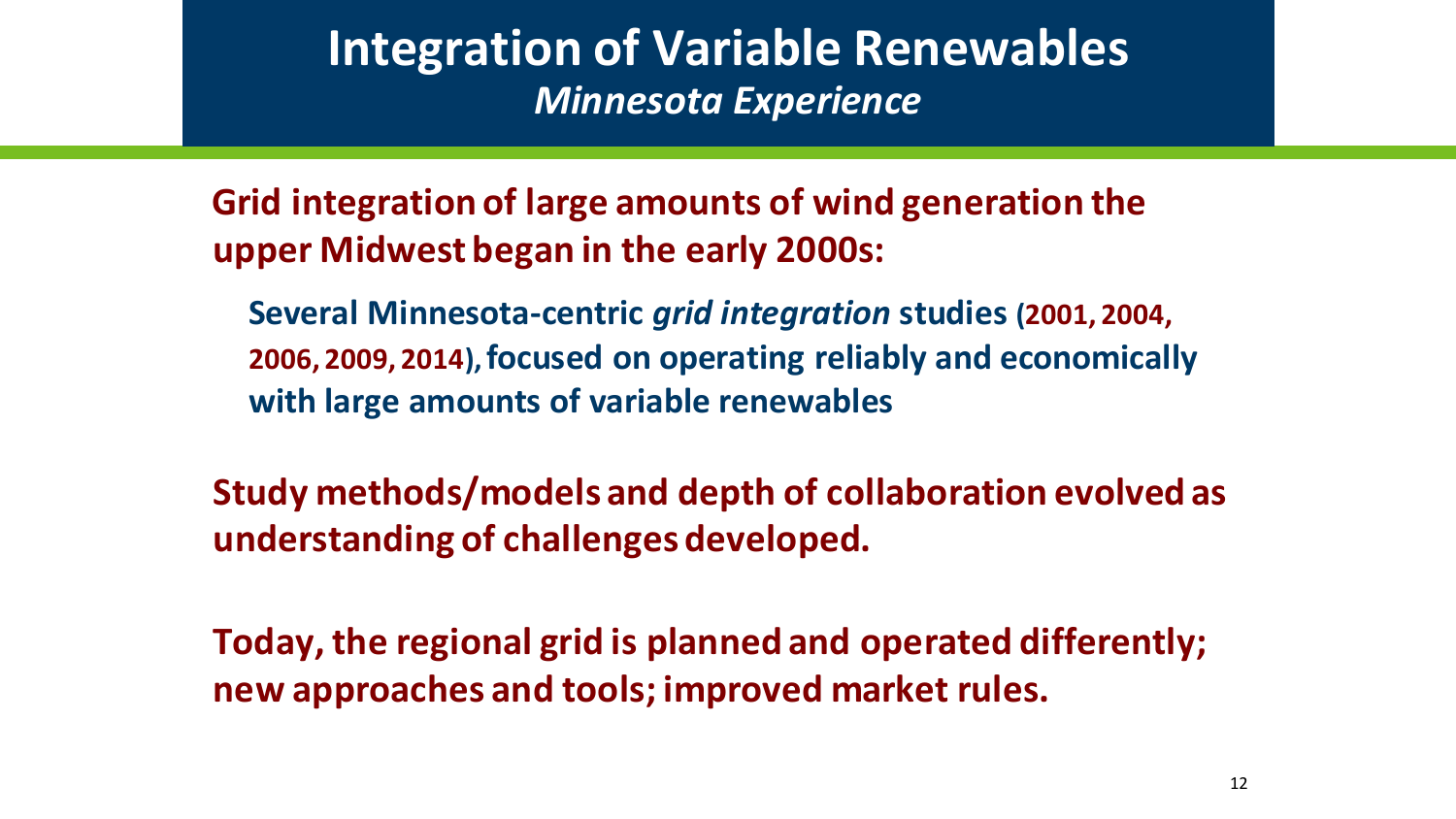### **Integration of Variable Renewables** *Lessons Learned*

#### **Reducing Wind and Solar integration impacts**

- **Large, liquid, fast markets;**
- **Large balancing area with a strong grid; and**
- **Forecasting wind generation day-ahead**

#### **Midwest experience integrating wind**

- **Variability is mitigated by geographic diversity;**
- **Wind contributes to resource adequacy;**
- **Market rules have evolved to require fuller wind participation.**

#### **Wind and solar generators are power plants**

– **Are Dispatched; Ride through disturbances; Provide reactive power; Capable of fast and accurate ramping and active power control.**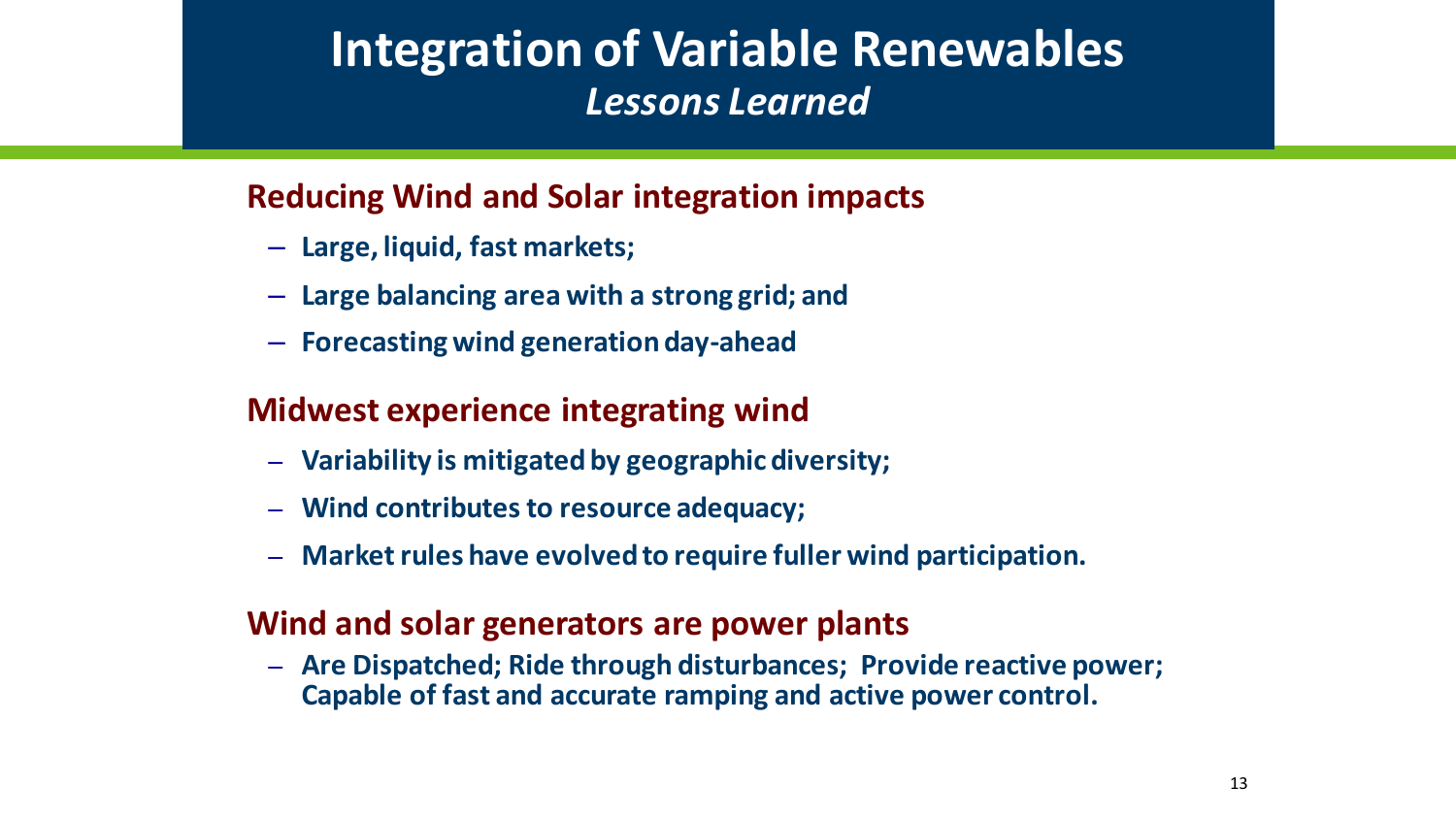# **Essential Reliability Services (NERC)**

#### **The changing resource mix motivates us to evolve our planning:**

- **Less coal, more renewables, more demand response, more gas;**
- **How will this affect grid attributes that we don't explicitly plan for today?**

#### **Core grid services include:**

- **Voltage control;**
- **Frequency support;**
- **Ramping capability.**

#### **These essential reliability services can and increasingly will come from a range of resources.**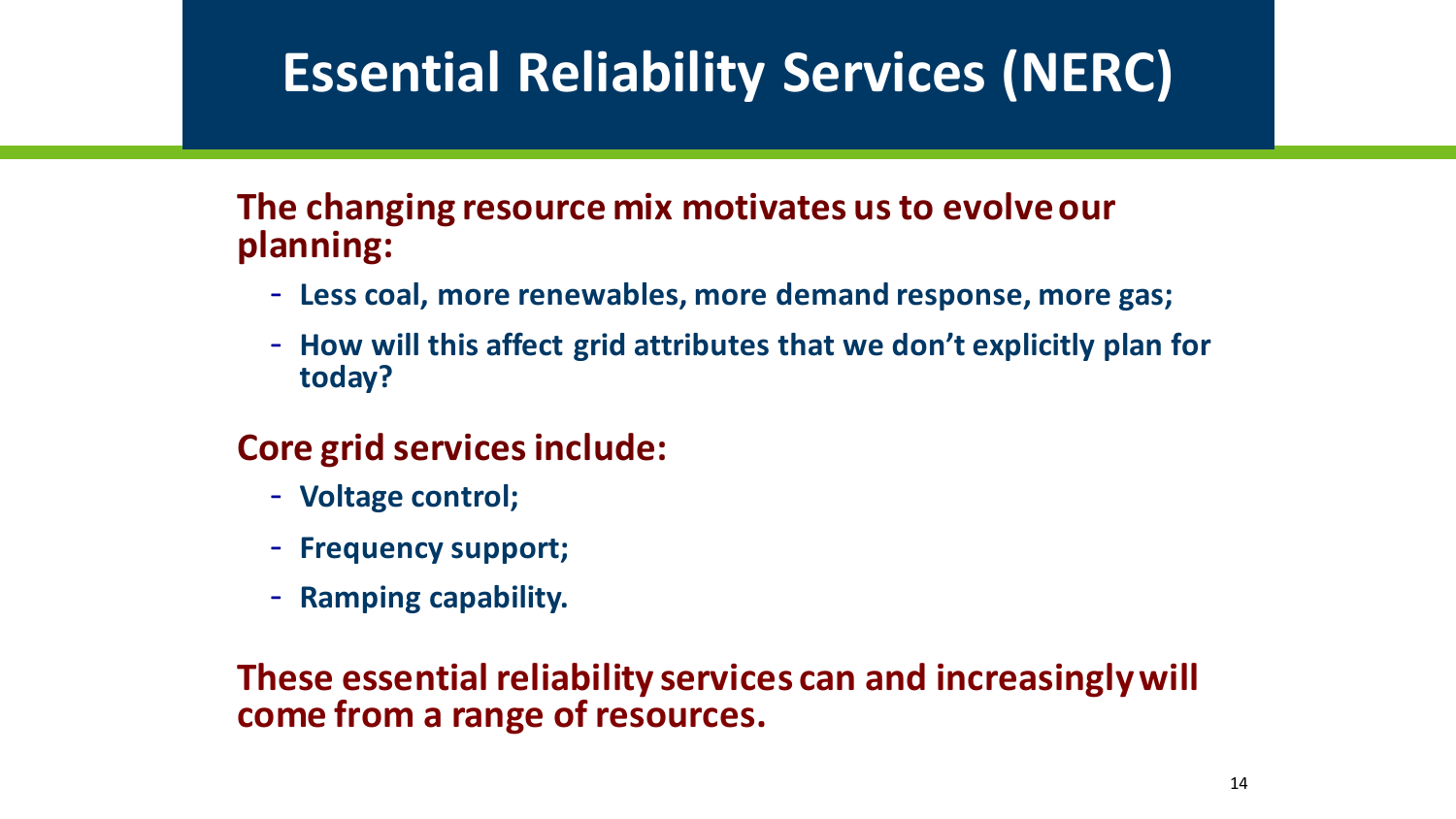# **Flexibility Supply Curve**



Flexible load as a resource *and* the robust regional grid & markets are key to enabling the evolving resource mix.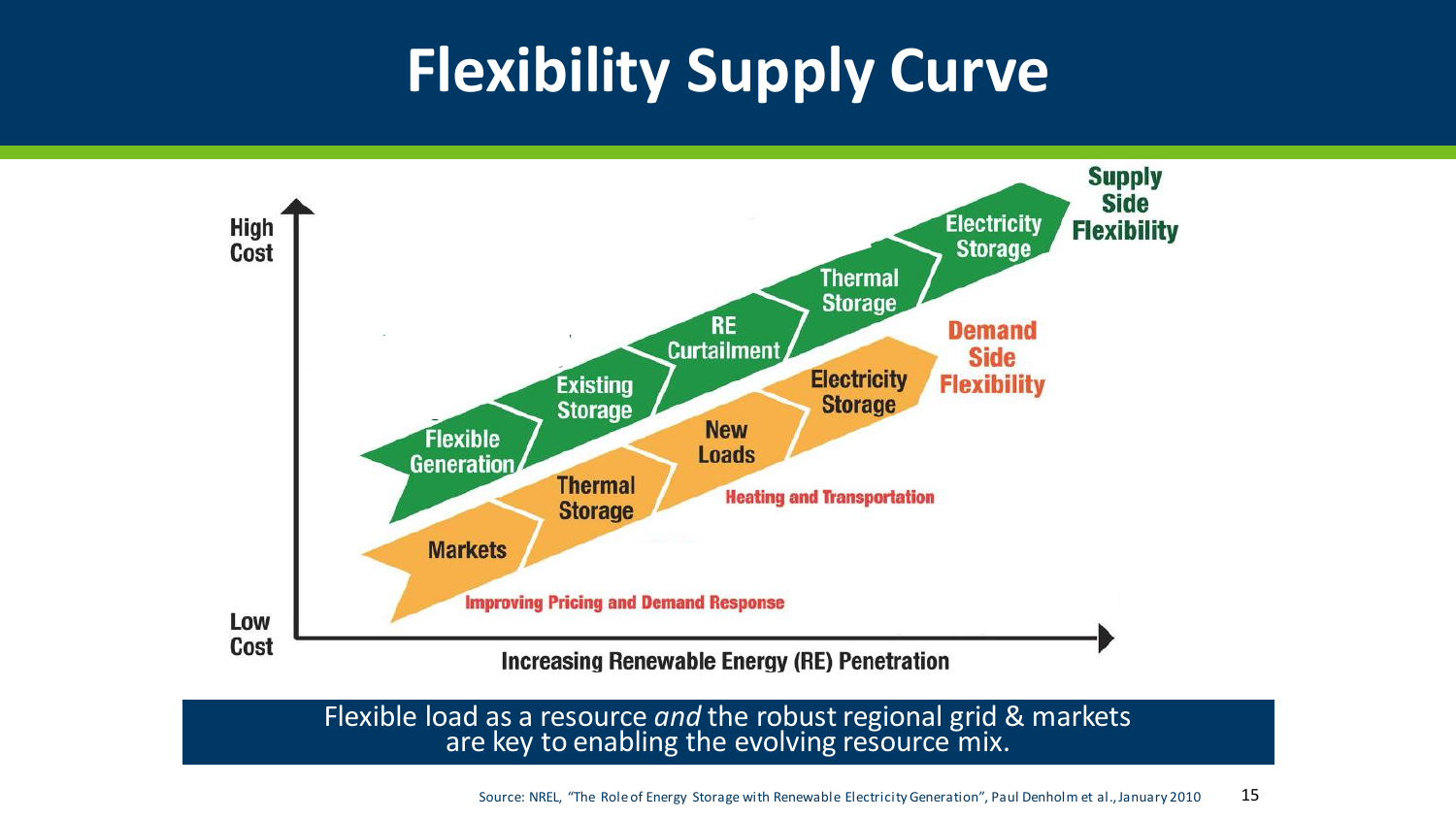# **U.S. National Electrification Assessment – 2015 to 2050**



For more information on EPRI's Efficient Electrification Initiative: https://www.epri.com/#/pages/sa/efficientelectrification

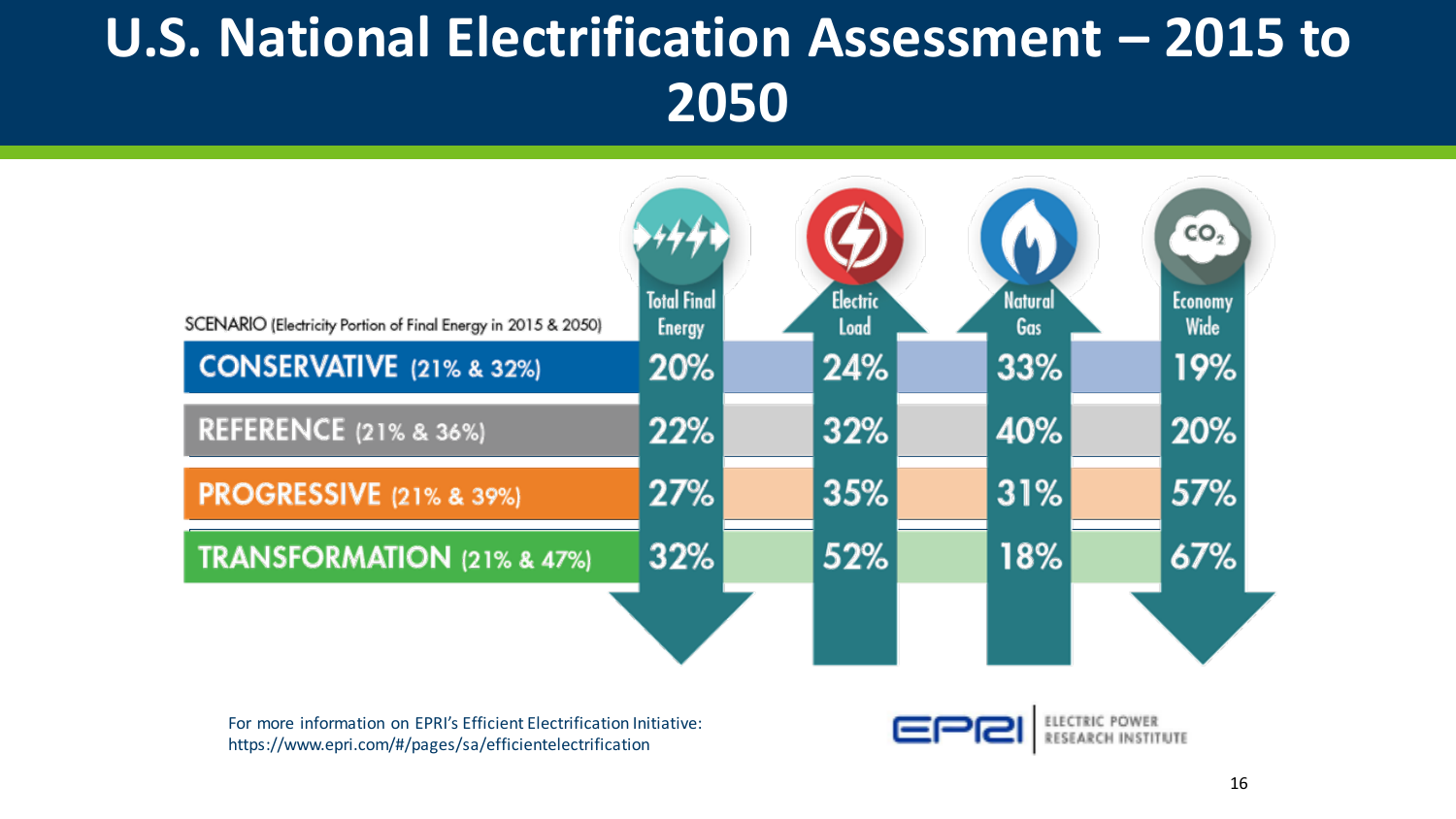# **MN Grid Modernization**

- ❖ *Maintain and enhance* the **safety, security, reliability, and resilience** of the electricity grid, **at fair and reasonable costs, consistent with the state's energy policies**;
- ❖ *Enable* **greater customer engagement, empowerment, and options** for energy services;
- ❖ Move toward the creation of **efficient, cost-effective, accessible grid platforms for new products, new services**, and opportunities for adoption of new distributed technologies;
- ❖ *Ensure* **optimized utilization of electricity grid assets and resources** to minimize total system costs;
- ❖ *Facilitate* **comprehensive, coordinated, transparent, integrated distribution system planning**.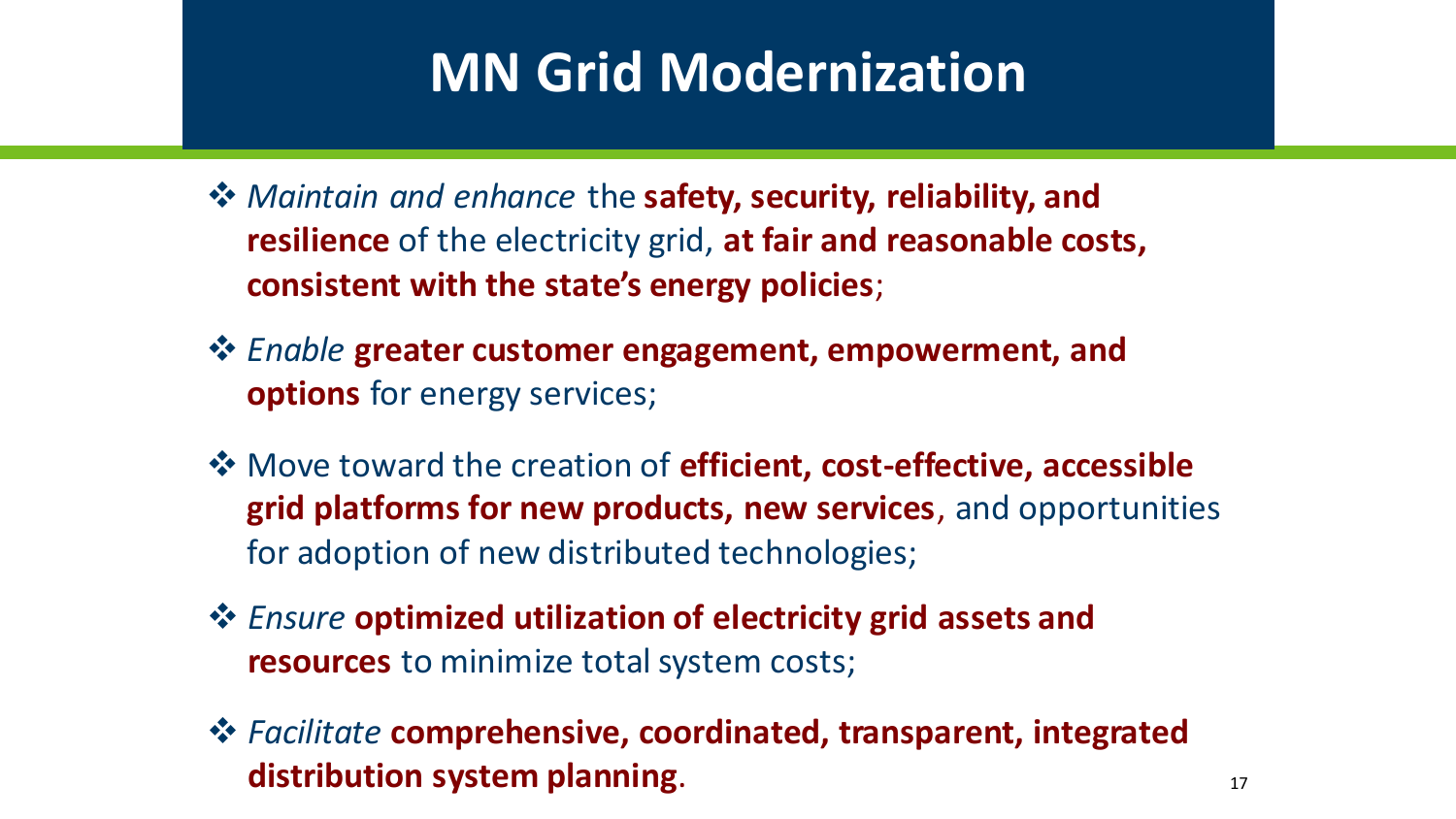# **Integrated Distribution Planning**



18 Source: De Martini - ICF, *Integrated Distribution Planning,* August 2016. Prepared for the Minnesota PUC.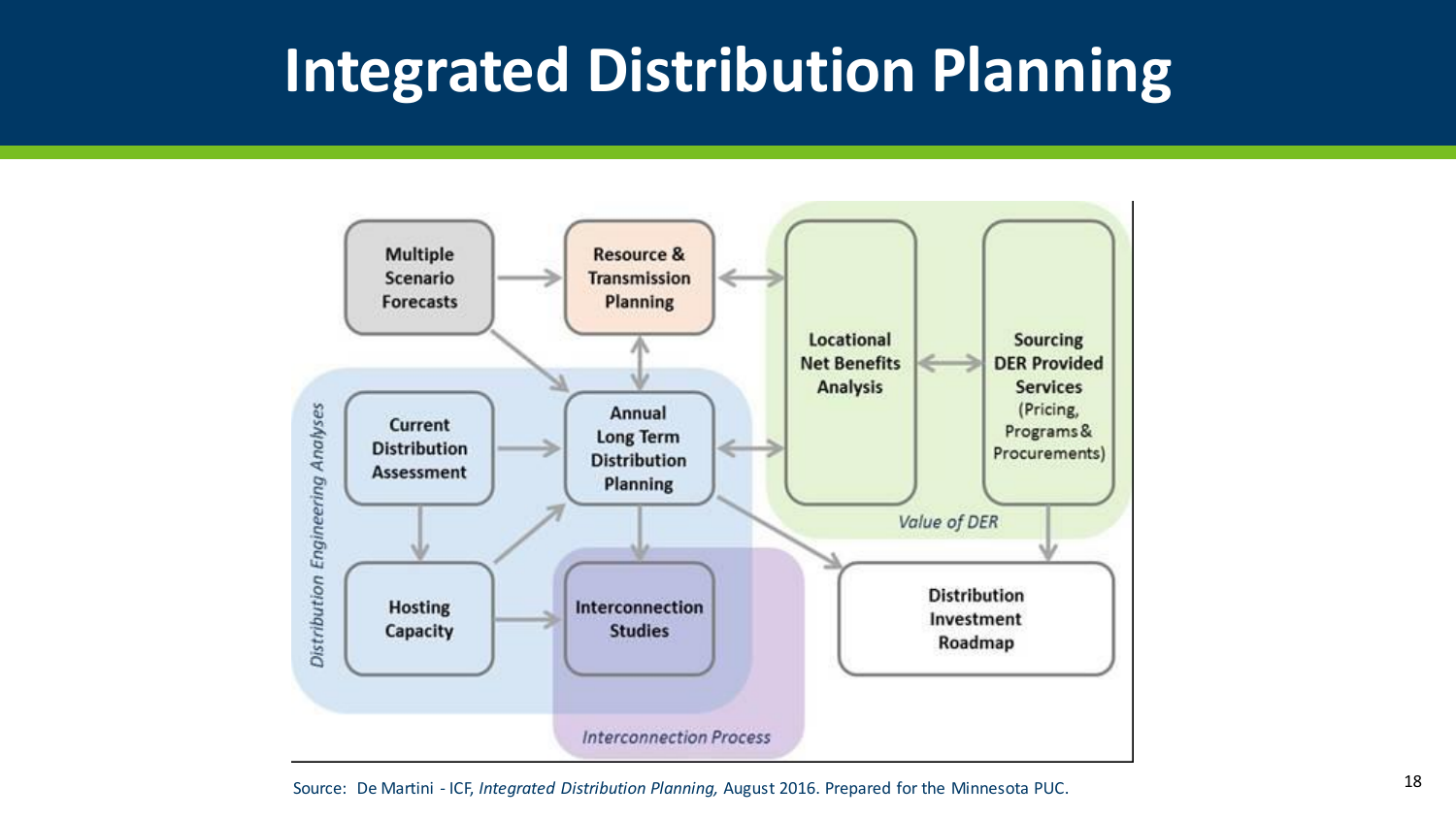# **MN PUC Modernization Dockets**

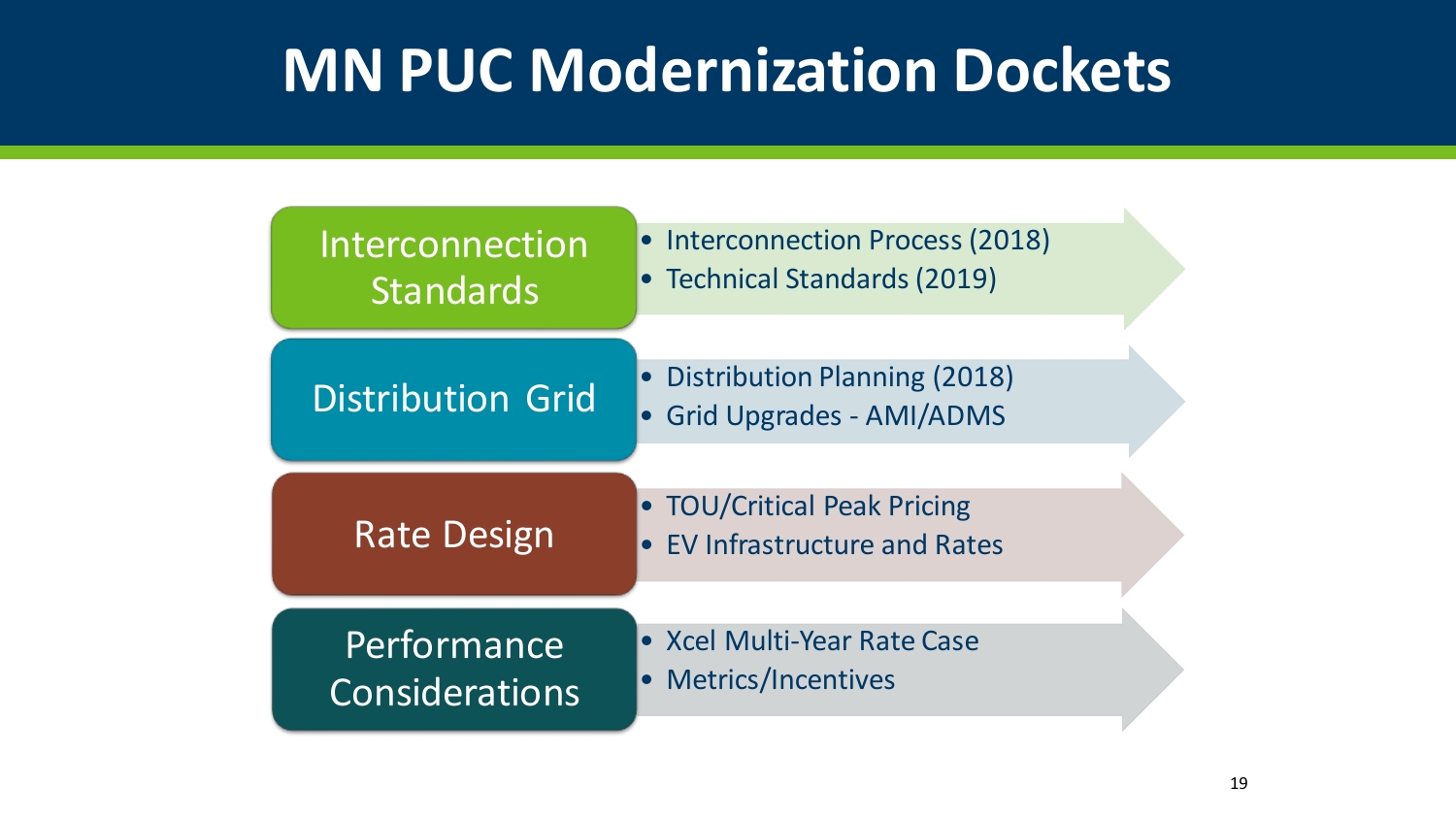# **Evolving Electric Grid**

**The grid is at a time of significant change, as:**

- **Large infrastructure ages;**
- **Consumer demands evolve**;
- **New technology costs fall**.
- => **Decarbonization, Decentralization, Digitization**

**Tomorrow's** *integrated grid* **will optimize and extract value**  *throughout the system***:**

- will be **more distributed and flexible;**
- will **operate resiliently**;
- will **be reliable, affordable, and cleaner.**

Distribution will need updated planning & investment; Regional transmission will continue to be vital; and, *Resource planning must evolve to identify and capture benefits for consumers of an increasingly integrated system.*

20